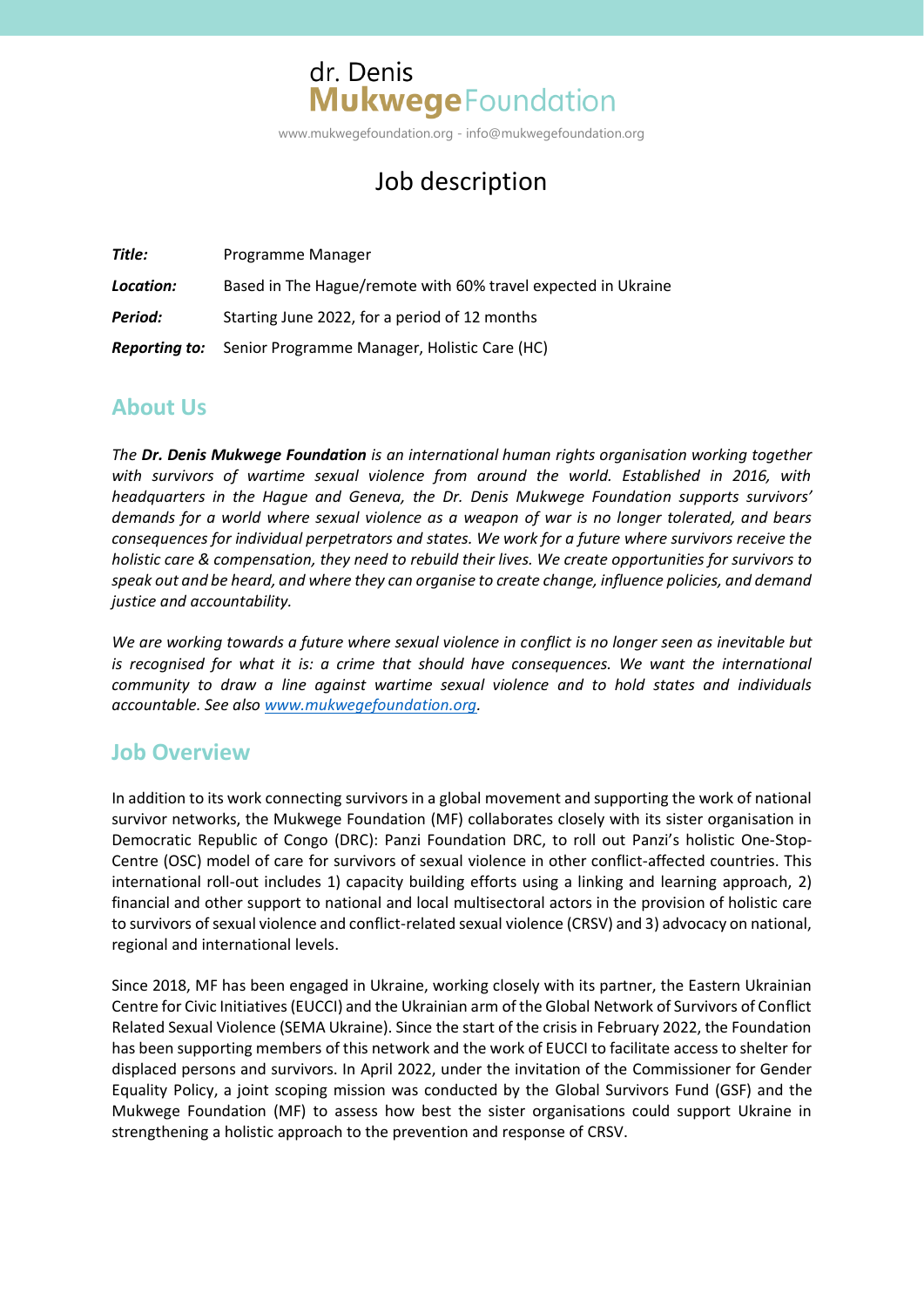# dr. Denis **Mukwege**Foundation

www.mukwegefoundation.org - info@mukwegefoundation.org

Based on the findings and recommendations emerging from this mission and overall scoping efforts in the last months, the Foundation is in the early stages of the development of a programme to strengthen survivor-centred, holistic response to CRSV, in the current Ukraine context, including access to justice. This comprehensive programme is based on the specialised expertise of Panzi in DRC and the experience of MF in other conflict-affected contexts. The programme will include three key intervention areas: 1) strengthening technical capacities for ensuring holistic care for CRSV survivors, 2) strengthening knowledge and awareness in communities on how to access holistic care services and 3) strengthening the delivery of holistic care services using the Panzi OSC model.

To implement this ambitious programme, MF is developing a coalition of different international actors, many of whom, have worked together with Panzi in the past on the development of its holistic and comprehensive care model, to come together to collaborate on this holistic approach to CRSV response in the context of the Ukraine crisis.

The main responsibility of the Programme Manager will be to support the development and implementation of this holistic CRSV response programme in Ukraine, in close collaboration with Ukrainian survivors, governmental and civil-society counterparts and other national and international partners. The Programme Manager will maintain the overall oversight for the programme in Ukraine and will receive financial/administrative support from a Project Officer and MF's Project Controller. He or she will also receive supervision and technical guidance from the Senior Programme Manager, Holistic Care and will collaborate closely with other HQ-based Programme Managers, for technical inputs as needed. He or she will play a key role in negotiating partner contracts and managing partner relationships, supporting partners in implementing programme activities and objectives, as well as contributing to global advocacy on bringing an end to sexual violence in all conflicts around the world.

## **Main Responsibilities**

#### **Technical role**

- Maintain oversight and ownership of the overall programme strategy in Ukraine.
- Convene the programme's technical committee, representing experts from the different framework/technical partners who will contribute to the holistic response programme.
- Under the guidance of the Senior Programme Manager, lead the development and delivery of a comprehensive and integrated training package on holistic care for CRSV surivivors, including different components: in-person trainings, live and pre-recorded online sessions, digital learning resources and/or platform.
- Ensure the translation of different training resources and learning material into Ukrainian and support their dissemination.
- Take the lead in identifying the support needed and ensure the accompaniment of key institutional partners in Lviv and Kyiv, Ukraine, in implementing the Panzi One-Stop-Centre holistic model of care.
- Ensure the alignment of the overall programme activities with the Framework agreement and the principles and guidelines of the Panzi survivor-centred and holistic OSC care model.
- Provide guidance to all programme partners on the principles and ethics of survivor-centred holistic care.
- Represent MF in different working groups to fulfil the technical assistance role to overall holistic CRSV response in Ukraine.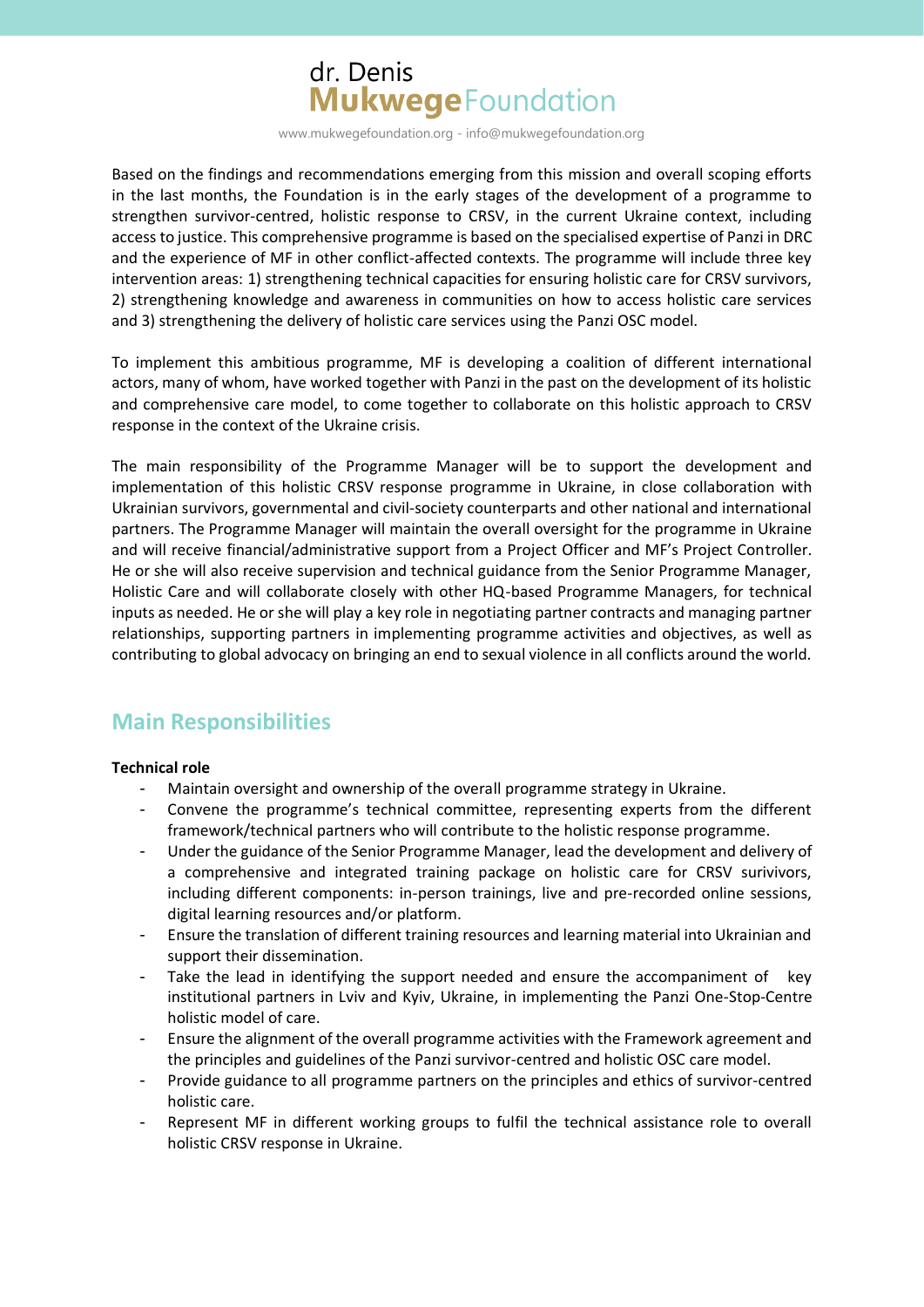## dr. Denis **Mukwege**Foundation

www.mukwegefoundation.org - info@mukwegefoundation.org

#### **Programme management**

- Ensure the application of all relevant programme management tools (PMME toolkit, workplans, partner reporting template, indicator tracking).
- Develop partner contracts and sub-grantee agreements with relevant international and national partners.
- Review proposals, budgets and reports submitted by framework (technical) and implementation partners participating in the programme.
- Manage partner relationships including ensuring follow-up on the implementation of project activities, the respect of contractual obligations, quality of care standards, and safeguarding requirements…
- Develop or ensure the development of relevant documentation for each programme activity or component (Terms of reference, learning tools, reporting).
- Collect data for monitoring, evaluation, research and learning purposes including for preparing internal and external/donor reports.
- Conduct coaching for implementation partners, according to the needs, on programme or financial management.

#### **Representation and advocacy**

- Represent MF to relevant national Ukrainian government authorities responsible for international assistance cooperation efforts.
- Ensure the respect of all relevant guidelines for international assistance partners in Ukraine.
- Represent MF to relevant city and regional government authorities, in particular in Lviv and Kyiv, where the programme will focus on in its first year of implementation.
- Represent MF in different working group and coordination meetings on the national and regional levels.
- Represent MF during different advocacy events and meetings in-country.
- Prepare advocacy briefs and other tools for international awareness-raising and advocacy work together with MF Communication Specialist.
- Responsible for supporting visits and missions from MF staff and experts and the missions of other partners involved in the programme's implementation.

#### **Fundraising**

- Identify potential new fundraising opportunities to enable the roll out of the country programme.
- Prepared concept notes and budgets for new proposals as required.

#### **Administration**

- Accountable for the application of all financial management tools by partners, programme staff or consultants including funds disbursement requests, bank and cash books, expense claim forms, financial reports…
- Accountable for the finalisation and submission of monthly financial reports to MF HQ.
- Accountable for preparing donor financial reports for submission to MF HQ.
- Responsible for updating the expense tracker tool monthly.
- Responsible and accountable for applying MF's country operations manual in the context of Ukraine.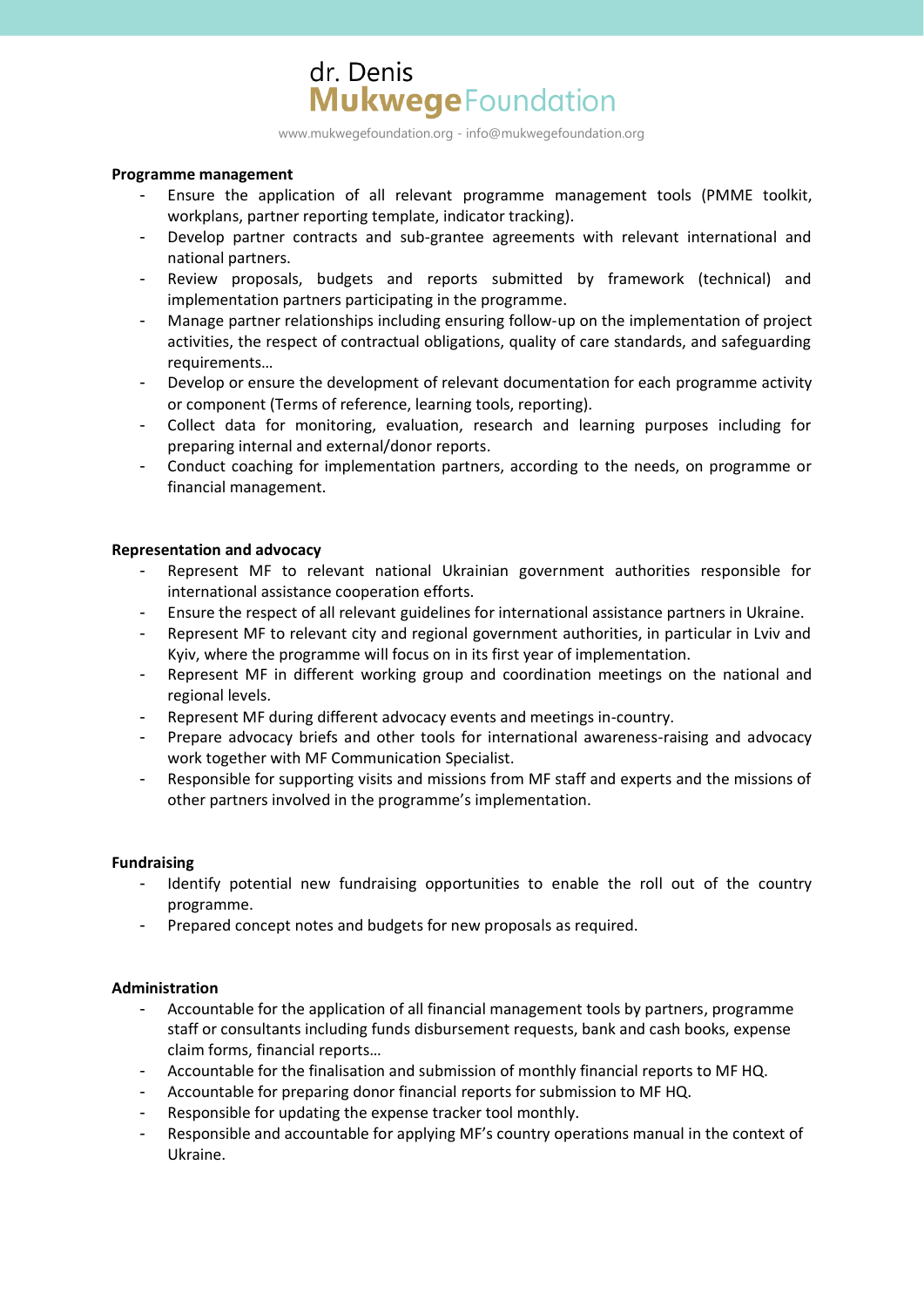www.mukwegefoundation.org - info@mukwegefoundation.org

**Mukwege**Foundation

- Accountable for ensuring the respect of high standards in terms of programme management and stewardship of funds.

#### **Cross-cutting**

- Responsible for applying MF's safeguarding policies in the context of Ukraine including the code of conduct, integrity policy and a complaints mechanism.
- Responsible for ensuring the respect of core principles in the implementation of the programme including Do No Harm.
- Responsible for ensuring that survivors are centred throughout the development and implementation of the program.
- Ensure strong liaison and connection between the global programme team, the international Holistic Care programmes and the programme in Ukraine.

## **Profile and qualifications**

• Bachelor required; Master level qualification recommended

dr. Denis

- Progressive international career with a minimum of 5 years in programme management in the development/humanitarian sector
- Multi-country, multi-region experiences
- Proven affinity and experience with programming for victims/survivors of CRSV/SGBV (health, MHPSS, psychosocial, legal and protection) and a strong commitment to survivorcentred approaches
- Demonstrated management and coordination experience, preferably gained in different organisations and/or a network setting
- Leadership by example and proven skills in building and maintaining a culture of trust and fairness
- Demonstrated experience in implementing country strategies
- Experience with donor and partner relations
- Ability to represent and present programmes, internally and externally
- Experience in negotiating with governments, multi-lateral, and non-government agencies
- Well-developed diplomatic skills (empathy, representation, negotiation)
- Flexible and proven ability to adapt and respond to the changing environment and to constructively create opportunities for change through active participation
- Strong communication and writing skills
- Fluent in English, Ukrainian a valued asset

## **What we offer**

- 1-year contract based on 40 hours per week with possibility to extend
- Full-time gross salary range of  $\epsilon$  3818  $\epsilon$  4925, depending on experience
- 8% holiday allowance and 25 holiday days
- Communication and commuting allowance
- Pension contribution